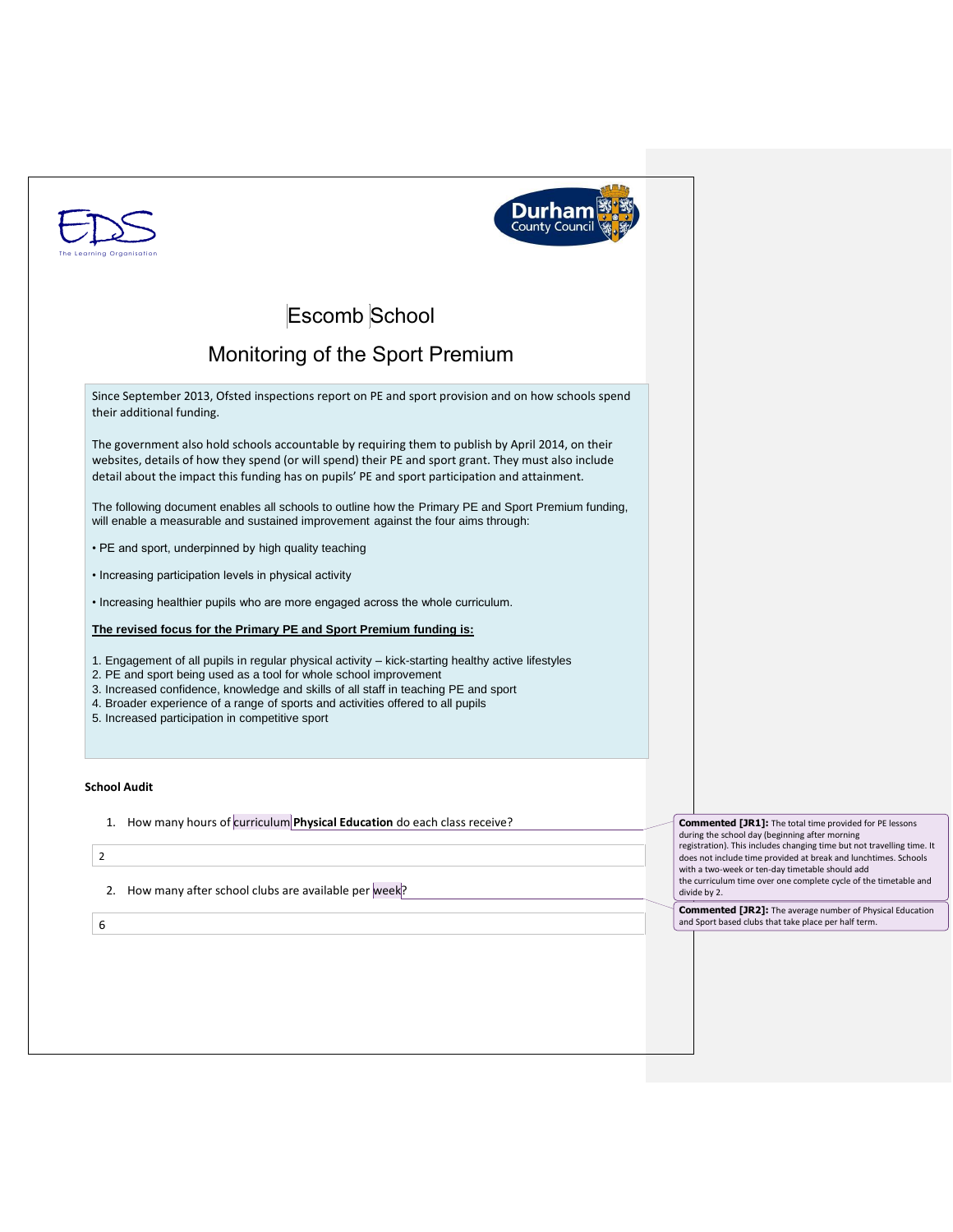| What proportion of pupils take up the afterschool clubs? |  |
|----------------------------------------------------------|--|
|                                                          |  |

| <b>Class</b> | 2015-16 Students | 2016-17 Students (Autumn) | $2017 - 18$ Students |
|--------------|------------------|---------------------------|----------------------|
| <b>EYFS</b>  | 34.5%            |                           | 16%                  |
| Class 1      | 13.3%            | 50%                       | 13%                  |
| Class 2      | 46.7%            | 26.7                      | 22%                  |
| Class 3      | 36.7%            | 13.3%                     | 30%                  |
| Class 4      | 60.7%            | 32.1%                     | 60%                  |
| Class 5      | 46.6%            | 33.3%                     | 60%                  |
| Class 6      | 41.4%            | 100%                      | 23%                  |

4. What proportion of pupils attend a local club, or take part in out of school sport?

| <b>Class</b> | 2015-16 Students | 2016-17 Students | 2017-18 Students |
|--------------|------------------|------------------|------------------|
| <b>EYFS</b>  |                  |                  | 63%              |
| Class 1      | 46.4%            | 41.4%            | 43%              |
| Class 2      | 43.3%            | 60%              | 20%              |
| Class 3      | 46.7%            | 76.7%            | 77%              |
| Class 4      | 50%              | 53.3%            | 83%              |
| Class 5      | 46.7%            | 93.3%            | 57%              |
| Class 6      | 41.4%            | 66.7%            | 83%              |

5. What proportion of pupils are involved in intra-school sports competitions?

| <b>Class</b>       | 2015-16 Students | 2016-17 Students | 2017-18 Students |
|--------------------|------------------|------------------|------------------|
| <b>EYFS</b>        |                  |                  | 80%              |
| Class 1            |                  |                  | 80%              |
| Class 2            |                  |                  | 87%              |
| Class 3            |                  |                  | 87%              |
| Class 4            |                  |                  | 100%             |
| Class 5            | 100%             |                  | 93%              |
| Class <sub>6</sub> | 100%             |                  | 97%              |

**Commented [JR3]:** Before school, at break time, at lunchtime, after school, in the evenings or at weekends. Students must have attended a minimum of 75% of the sessions available

**Commented [JR4]:** These are activities that take place outside of the curriculum and extra-curricular programme of the school. They are delivered by clubs to ensure there is regular participation. They may have elements of instruction. Examples include rugby training and matches for junior club, swimming lessons or dance classes.

**Commented [JR5]:** Events in which pupils from the same school compete against each other. Common events include inter-house or inter-form tournaments or leagues in sports such as netball, tennis and gymnastics; swimming/aquatic galas. Intra-school competitive activities do not include clubs without competition, such as aerobics

and dance clubs. Intra-school competitive activities **do not include school sports days**.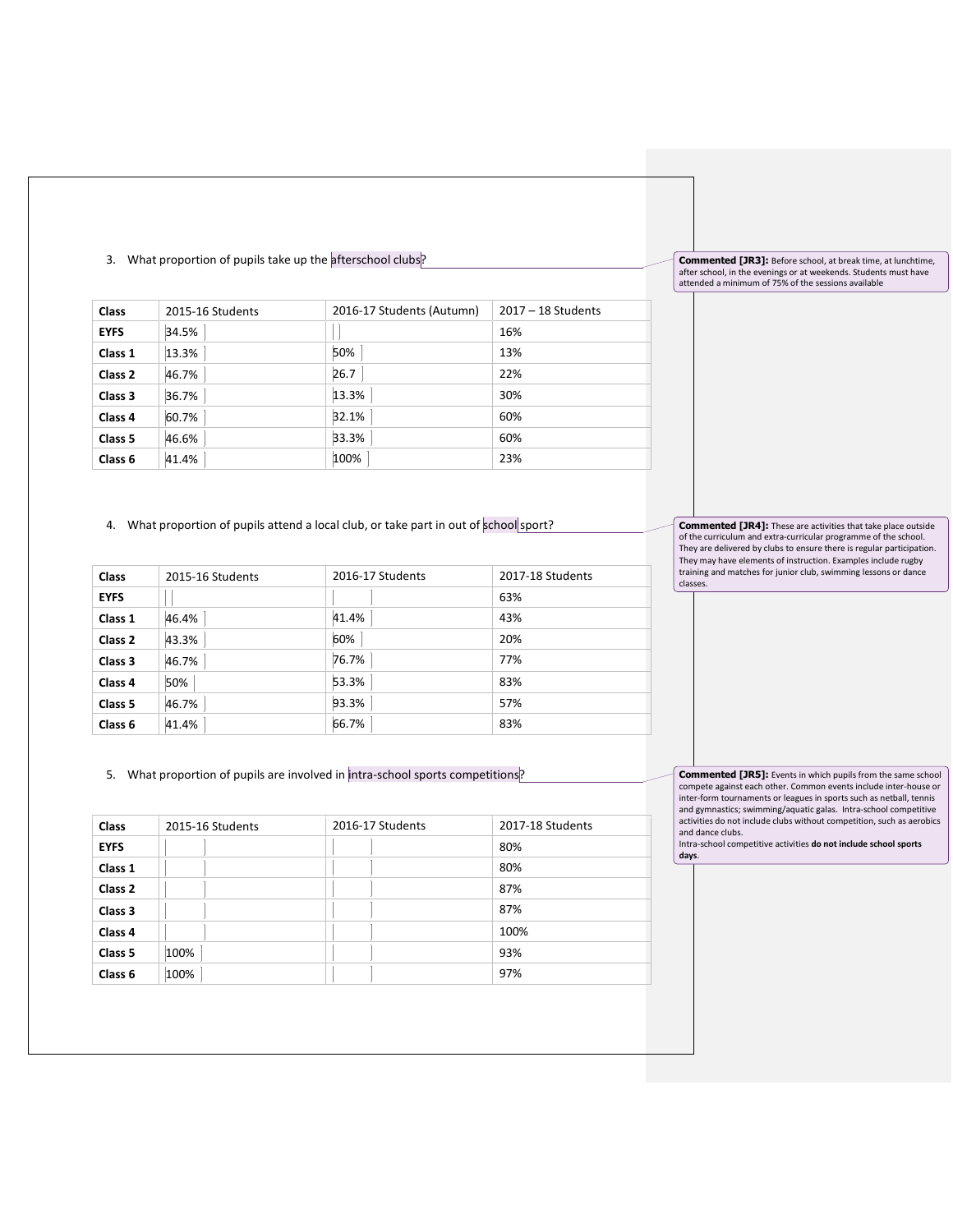| <b>Class</b> | 2015-16 Students | 2016-17 Students | 2017-18 Students |
|--------------|------------------|------------------|------------------|
| <b>EYFS</b>  | 100%             |                  | 100%             |
| Class 1      | 100%             |                  | 100%             |
| Class 2      |                  |                  | 100%             |
| Class 3      | 30%              |                  | 100%             |
| Class 4      | 42.9%            |                  | 63%              |
| Class 5      | 66.7%            |                  | 60%              |
| Class 6      | 100%             |                  | 100%             |

## 6. What proportion of pupils are involved in inter-school competitions?

**Commented [JR6]:** A sporting event or fixture where pupils from two or more schools compete against each other. Pupils are usually selected by their school to compete as individuals or as part of a team. Common examples include matches in sports such as basketball, hockey and cricket; district athletics championships; cross country championships; area swimming/aquatic galas; and 5-aside football tournaments.

7. Which of the following sports or activities has your school provided this academic year as part of the PE curriculum or an after school club?

| <b>Sport/Activity</b>           | <b>Tick One Only</b>            | <b>Sport/Activity</b>              | <b>Tick One Only</b>            |
|---------------------------------|---------------------------------|------------------------------------|---------------------------------|
| Angling                         | $\boxtimes$ No<br>п.<br>Yes     | Lacrosse                           | $\boxtimes$ No<br>$\Box$ Yes    |
| Archery                         | $\boxtimes$ No<br>$\Box$ Yes    | <b>Martial Arts / Self Defence</b> | $\square$ No<br><b>⊠</b> Yes    |
| *Athletics (inc. Cross Country) | <b>⊠</b> Yes<br>$\Box$ No       | Mountaineering                     | $\boxtimes$ No<br>$\Box$ Yes    |
| <b>Badminton</b>                | <b>⊠</b> Yes<br>$\Box$ No       | Multi Skills Club                  | <b>⊠</b> Yes<br>$\Box$ No       |
| *Basketball                     | <b>⊠</b> Yes<br>$\Box$ No       | *Netball                           | <b>⊠</b> Yes<br>$\Box$ No       |
| *Boccia                         | <b>⊠</b> Yes<br>$\square$ No    | Orienteering                       | <b>⊠</b> Yes<br>$\square$ No    |
| <b>Bowles</b>                   | $\boxtimes$ No<br>□ Yes         | <b>OAA</b>                         | ⊠ Yes<br>$\square$ No           |
| <b>Boxing</b>                   | $\boxtimes$ No<br>$\square$ Yes | Rounders / Softball                | <b>⊠</b> Yes<br>$\square$ No    |
| Canoeing / Kayaking             | ⊠ No<br>$\square$ Yes           | Rowing                             | $\boxtimes$ No<br>$\Box$ Yes    |
| Cricket                         | <b>⊠</b> Yes<br>$\Box$ No       | *Rugby (inc 'tag')                 | $\square$ No<br><b>⊠</b> Yes    |
| Cycling                         | $\Box$ No<br><b>⊠</b> Yes       | Sailing                            | ⊠ No<br>$\Box$ Yes              |
| Dance                           | $\Box$ No<br><b>⊠</b> Yes       | Skateboarding                      | ⊠ No<br>$\square$ Yes           |
| Equestrianism                   | $\boxtimes$ No<br>□ Yes         | Squash                             | $\boxtimes$ No<br>$\Box$ Yes    |
| <b>Fitness</b>                  | <b>⊠</b> Yes<br>$\Box$ No       | *Swimming                          | <b>⊠</b> Yes<br>$\Box$ No       |
| *Football                       | $\square$ No<br>⊠ Yes           | <b>Table Tennis</b>                | $\boxtimes$ No<br>$\square$ Yes |
| Goalball                        | $\boxtimes$ No<br>$\square$ Yes | *Tennis                            | <b>⊠</b> Yes<br>$\square$ No    |
| Golf                            | $\boxtimes$ No<br>$\square$ Yes | Triathlon                          | ⊠ No<br>$\square$ Yes           |
| <i><b>*Gymnastics</b></i>       | <b>⊠</b> Yes<br>$\Box$ No       | Volleyball                         | ⊠ No<br>$\Box$ Yes              |
| Hockey                          | <b>⊠</b> Yes<br>$\Box$ No       |                                    | $\square$ Yes<br>$\square$ No   |
| Other scootering                | $\square$ Yes<br>$\Box$ No      | Other Skipping                     | <b>⊠</b> Yes<br>$\square$ No    |

**Commented [JR7]:** These are activities that are undertaken for a sustained period of time as part of curriculum and extra-curricular programmes. It does not include taster days.

Sports in RED are Sainsbury School Games sports. Those with **\*** are County Durham Level 2 sports.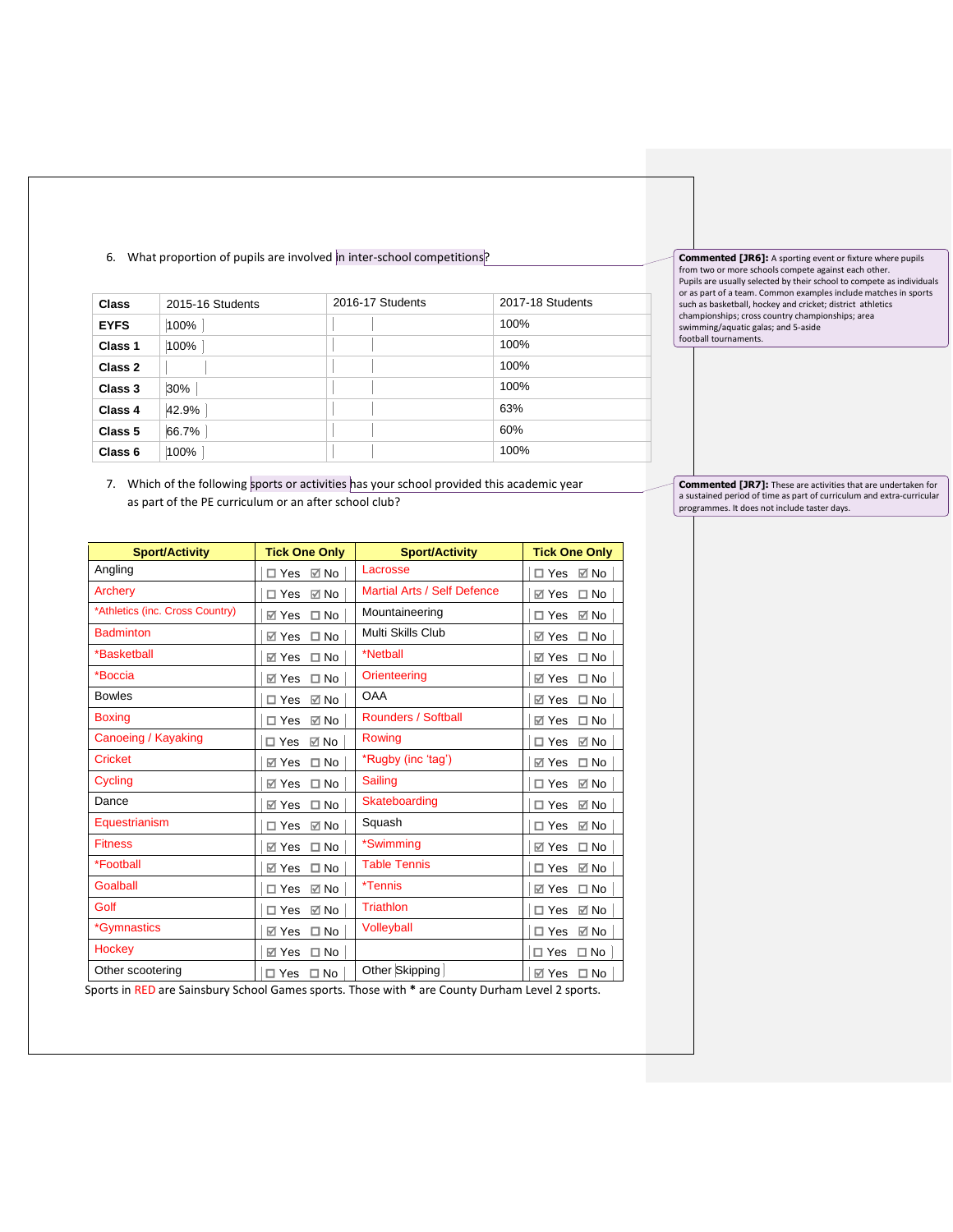8. What is the increase in the numbers involved in extra-curricular Sports activities

Our numbers for extra-curricular activities fluctuate year on year. We offer children a wide variety of clubs and keep changing these to enhance interest however there is not always an increased up take. A high proportion of our children take part in clubs outside of school so comment that they are unable to participate because of their other commitments. We will continue to offer children a range of activities and focus on those year groups where numbers are lower.

### **Strategy**

9. What was the role of school governors in the process?

Please tick one only They were involved in the discussions and the decision process  $\Box$ They were informed about the decisions  $\boxed{\boxtimes}$ Neither of the above  $[\Box]$ 

10. What other agencies have you sought advice from or worked collaboratively with in utilising the Sport Premium?

|                                           | Please tick one<br>only |
|-------------------------------------------|-------------------------|
| Specialist PE advisors                    | ☑                       |
| Association for Physical Education        | $\Box$                  |
| School Sport Partnerships (including SGO) | $\boxtimes$             |
| County Durham Sport                       | $\boxtimes$             |
| <b>Culture and Sport</b>                  | $\Box$                  |
| Youth Sport Trust                         | $\Box$                  |
| <b>National Governing Bodies</b>          | $\Box$                  |
| Local Clubs                               | $\Box$                  |
| Health / Youth Services                   | $\Box$                  |
| Independent Sports Coaching Companies     | $\boxtimes$             |
| Other:                                    |                         |

**Commented [JR8]:** 

**Commented [JR9]:** Please select agencies as appropriate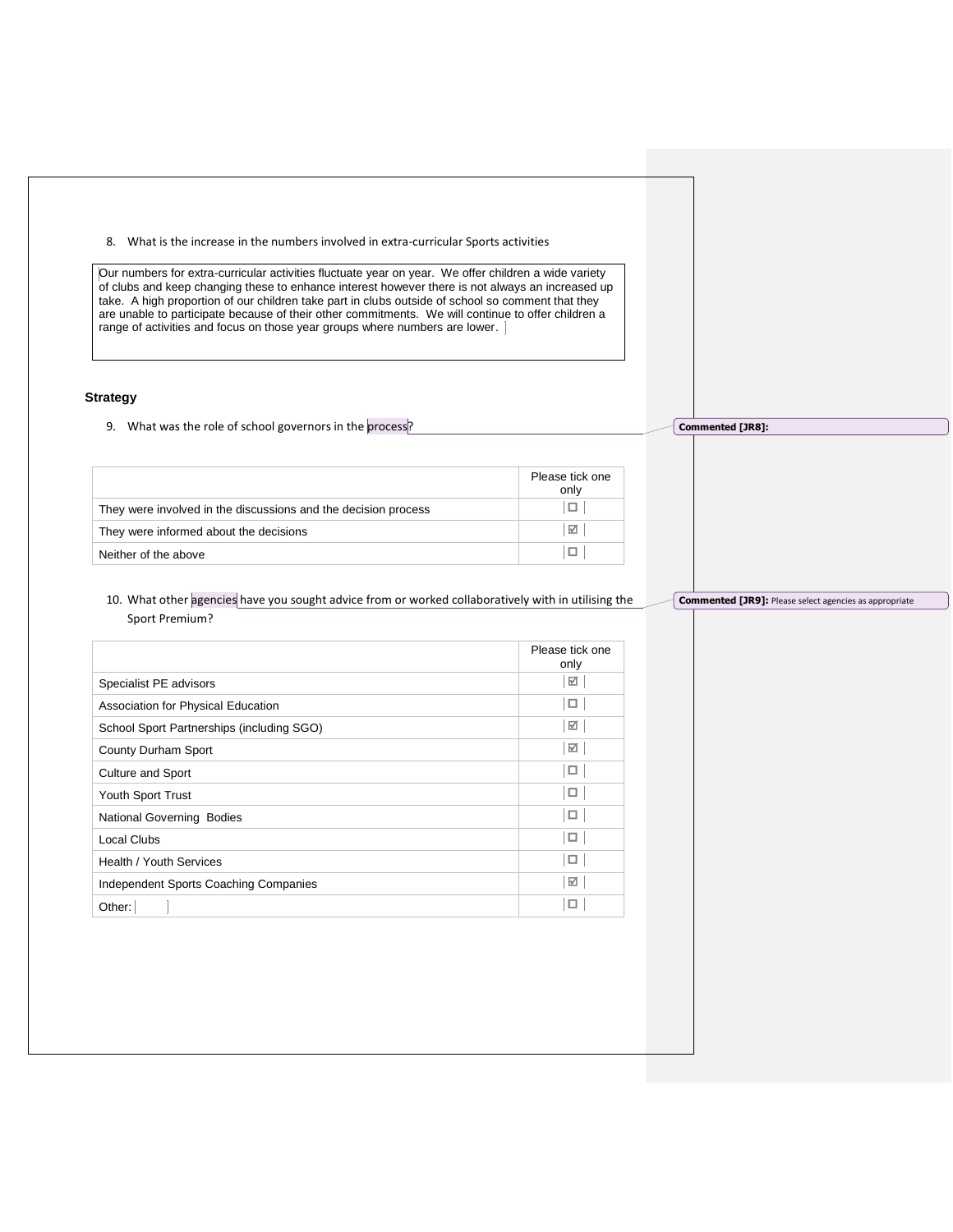#### **Impact on pupils**

11. How has your use of the funding contributed to whole school improvement or wider school changes ?

We want our children to be fit, healthy and active. We have been able to provide all our children with the opportunities to take part in a range of sports as well as encouraging them to take part in any extra-curricular activities. The Bishop Auckland SLA was paid for using the sports premium and entitled us to a comprehensive program of events for schools and training opportunities for staff. Using our funding for a designated coach has enabled us to deliver high quality PE across the school. Fluctuation in teaching staff this year has made it difficult to maintain training and so this will be a continued target as we move forward. All staff have attended County Durham PE courses as part of our Service level agreement also. This has been one of the most valuable expenditures this year as it is upskilling staff across a range of curriculum areas. Staff identified areas to improve as well as being targeted based on particular year groups that they were teaching in. Sports premium has also enabled pupils to access a variety of events across the local area. Children's participation at all festivals and competitions has led to many sporting successes. Year 5 and 6 pupils came first in the Level 2 School Games Indoor Athletics event. We also had cross country finalists who represented the school in level 3 school games events. Attendance at festivals, being part of school leagues and signposting children to out-of school link clubs has enabled all our children to take part and succeed. Sporting achievement is always celebrated in school as well as priding ourselves on taking part in as much as possible. **Year 6 swimming data: 91% achieved national curriculum**

12. Which classes/year groups has the Sport Premium been spent on and why?

The sports premium funding has been spent on all children. Our school aims to improve the quality and breadth of our sporting provision, as well as motivate and inspire our children to want to be as healthy and active as they possibly can be. In order to meet this criteria we identified a number of priorities: Investing in continual professional development for all staff where needed; employ a PE specialist one day a week to deliver and provide opportunities to shadow and upskill staff; fund transport to festivals in order to help increase competitive opportunities; offer varied sporting opportunities for all our pupils, aiming to enthuse and motivate.

#### **Measuring the Impact**

13. Briefly explain the schools rationale for the distribution of Sports Premium funding

Our key aim is to provide an inclusive PE curriculum that motivates and encourages all our pupils to participate fully. We want our children to have the opportunities to engage in fun and inspiring activities that will encourage them not only to be fit and healthy but hopefully enthuse them to set goals for themselves. By offering our pupils participation in a wider curriculum and extra-curricular opportunities, (including motivational visitors in school) we want them to believe in themselves and be aware of all the possibilities that sport could offer them. Celebrating sporting success is part of our weekly celebration assembly and continues to raise the profile of PE and sport as part of our daily lives.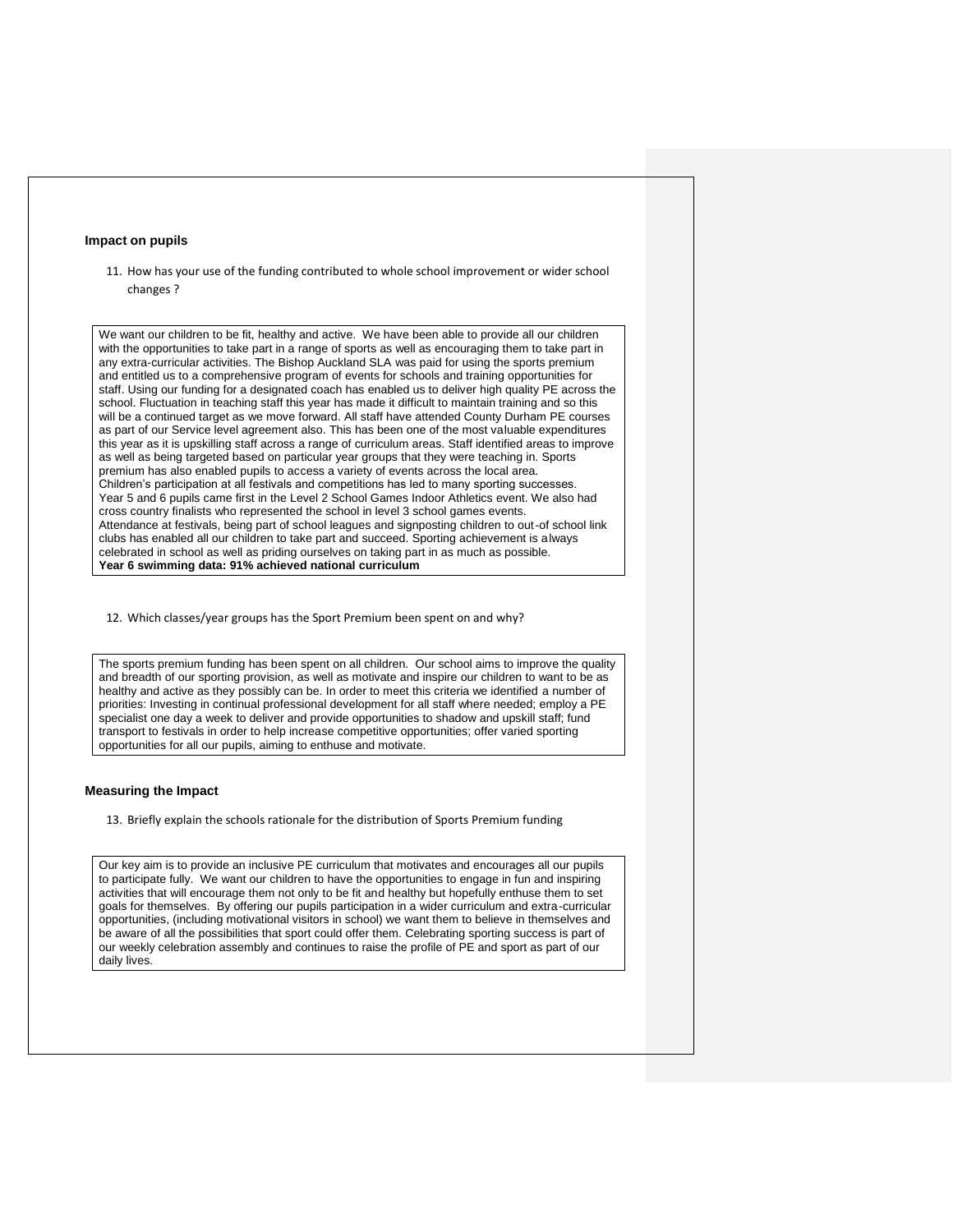| ı<br>ļ |  |
|--------|--|
|--------|--|

The following summarises the impact on pupils of the Sport Premium:

14. The quality of teaching and learning over time in Physical Education is judged to be:-

|                      | Please tick one<br>only |
|----------------------|-------------------------|
| Outstanding          |                         |
| Good                 | ☑                       |
| Requires Improvement |                         |
| Inadequate           |                         |

15. Briefly outline the systems in place to evidence this judgement

Core tasks provide our breadth and balance of PE activity and the PE Lead ensures that there is curriculum coverage. Monitoring of this plan through discussion with staff helps to ensure the correct coverage and balance. Learning walks help to check on this delivery. Staff have peer coached sessions alongside our employed PE specialist. We also have other specialist coaches who work alongside teachers, up-skilling and developing their knowledge in a range of activities.

**We are going to be reviewing our assessment procedures in the forthcoming year**

16. What is the progress over time of learners? To be measured at the end of the year

| Age Group   | Measure of Progress<br>% of children meeting ARE for PE |
|-------------|---------------------------------------------------------|
| Foundation  |                                                         |
| Key stage 1 |                                                         |
| Key stage 2 |                                                         |

**Commented [JR10]: This section is not protected**. This allows the school to save two versions. One to include this section which will support a school in its self-evaluation process, the second to publish omitting the sensitive information

**Commented [JR11]:** Systems may include: lesson observation schedules, learning walks, peer coaching, scrutiny of lesson planning

**Commented [JR12]:** This section requires a comparative measure over time that best fits the schools assessment schedule. It is recommended that the Core Tasks however form part of the benchmarking process. References are made to pupils being 'key stage ready'. Schools should use the 'floor target' of 85% as a guide.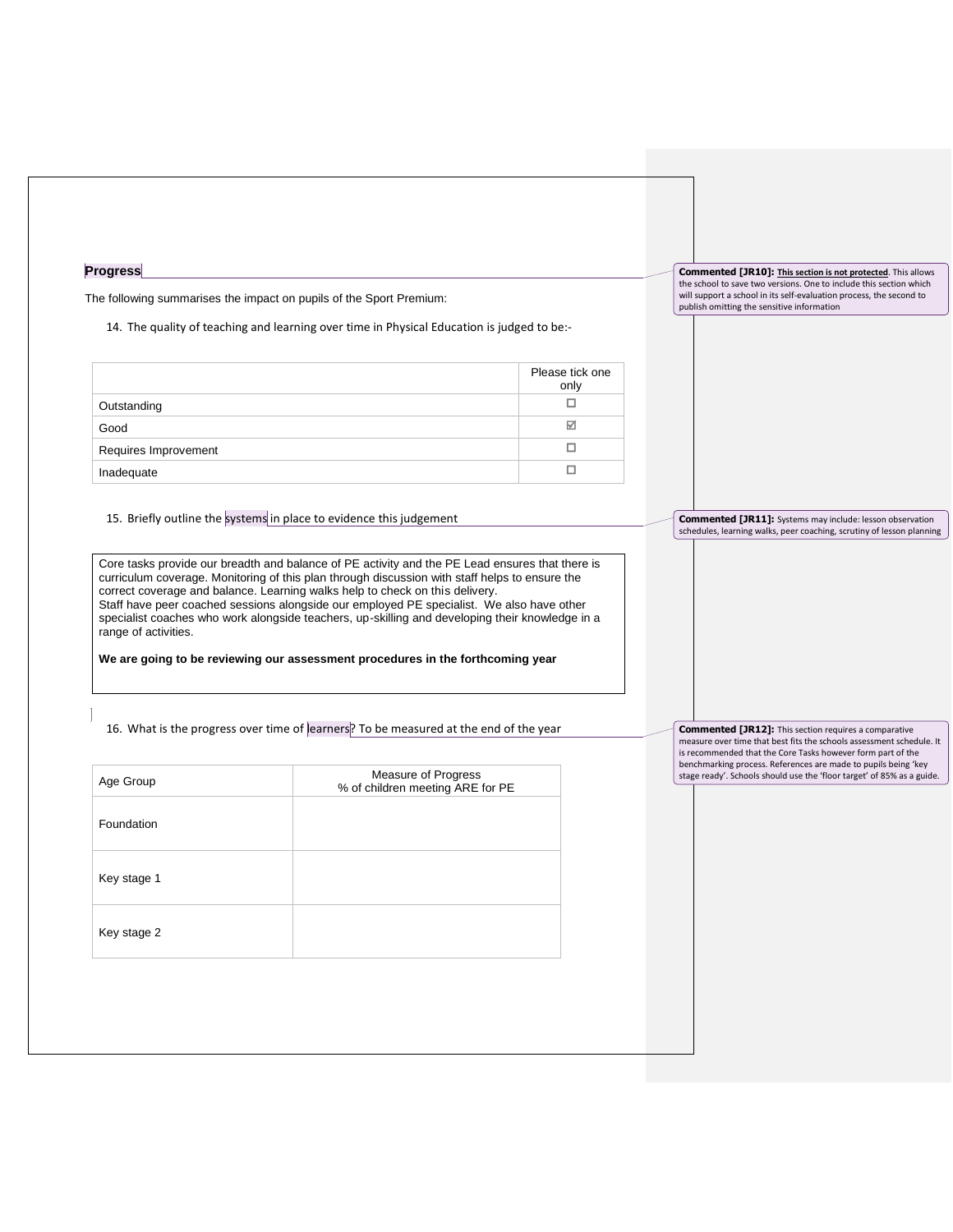17. Summarise how the professional learning that has taken place has had an impact on the pupils in your school

Specialist sports coaches work alongside teachers, supporting and team teaching in order to upskill. Staff feel more confident when delivering games sessions and are using their new knowledge to develop children's abilities.

Sports leadership training for Y5 pupils lead to an event led by the children. Y5 staff also led parts of the training and developed training of leadership skills. These children as Y6 pupils will be leading events next year and also running playtime organisation. All staff have attended CPD and report back findings and resources in staff meetings.

PE lead, on return from PE conference, brought back info on the 30 minutes of active time.This will have an impact staring in Sept.2018 using super movers, go noodle etc and being more active in class.

*In 2017 /18 the PE leadership was handed over to a new member of staff. This year he has shadowed and supported the PE lead. For 2018/19 this member of staff will fully take on this subject leadership role.*

#### **Health Initiatives**

18. What programmes have been put in place to support and engage the least active and most vulnerable pupils?

Access to level 2 school games.

Fully inclusive inter/intra-school competition through school games coordinator and Bishop SLA with Durham County Council

Leadership training for the whole of year 5 culminating in an event for all Y1 and Y2 pupils Multiskills club aimed at all KS1 pupils

Fundamental skills for all Reception class

Motor skills programme used as intervention across the school – assessment procedures in place. Skip2Bfit sessions whole school, staff and parents involved

19. What has been the impact of these programmes on the pupils?

Children are perceived to be more motivated (evidenced through discussions with staff) and engaged in PE lessons. They look forward to sessions and enjoy the element of competition. Many of our children are part of Out of School clubs. We have a high proportion of children engaged in a range of clubs that we introduce them to- linking the community.

**Commented [JR13]:** Consider the cause and effect principle to reference the impact. For example teacher A attended CPD on athletics, she has since set up a running club which is attended by 25/40 KS2 student.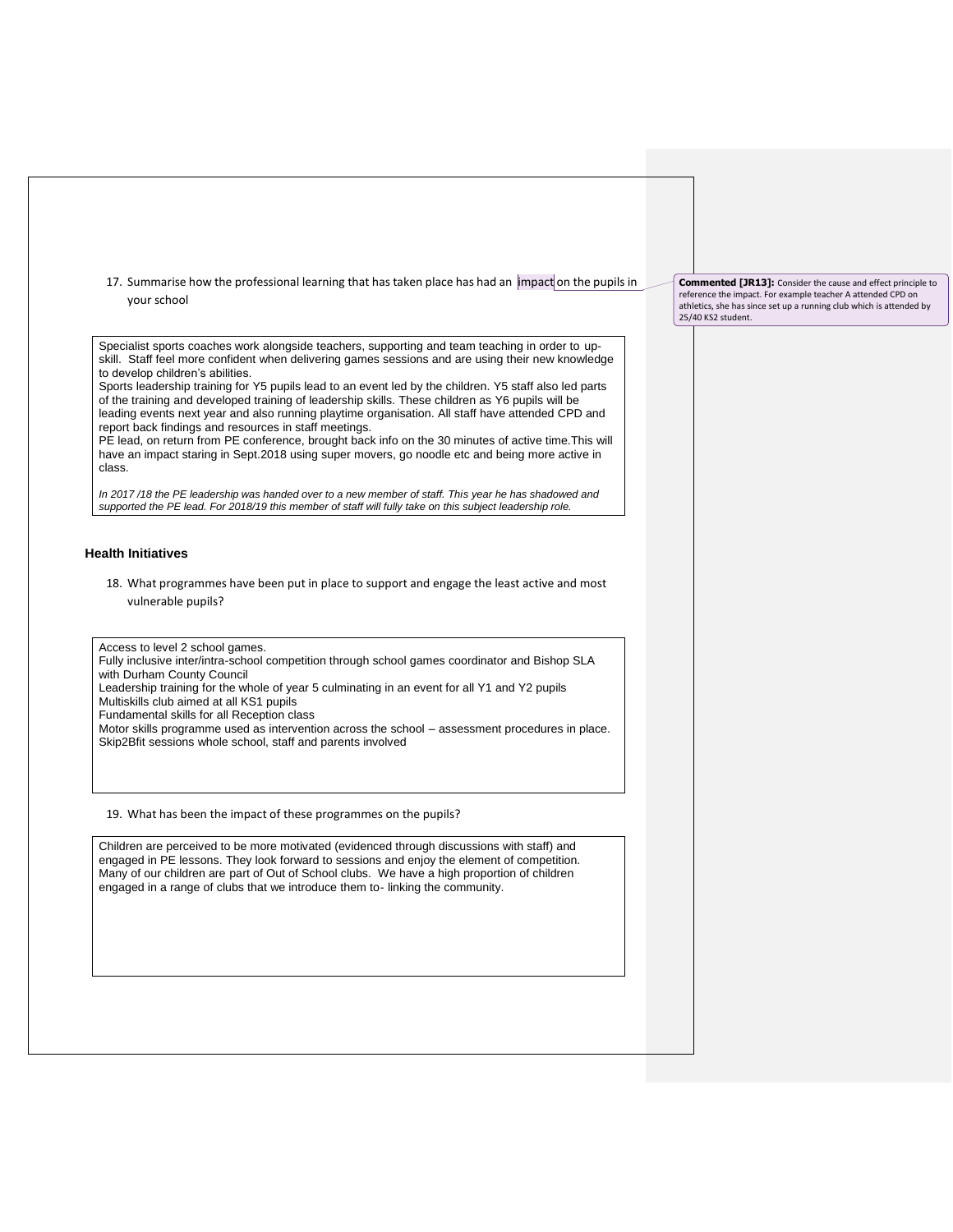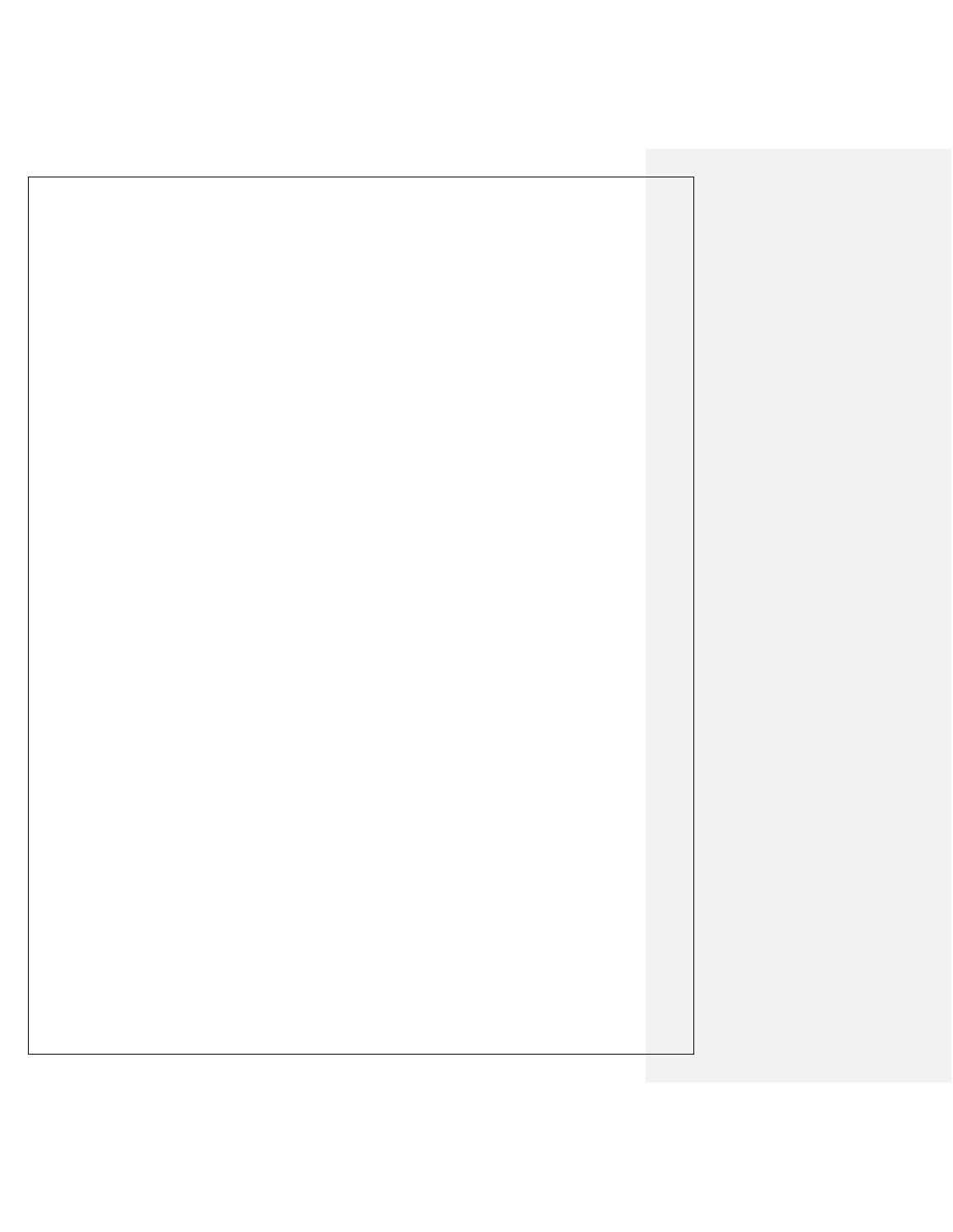

# 2018-2019 Action Plan

| 2018-2019<br>(these are the key actions<br>identified to improve our<br>provision)<br>Continue to use CPD to develop                                                                                                                                                                                                                                          | Responsibility<br>and Timescale                                                                                                  | Pupils                                                                                                      | (sign-posts to<br>the sources of<br>evidence)         | <i>(identify</i><br>funding<br>from Sport<br>Premium)                                                                                                                                                                         |
|---------------------------------------------------------------------------------------------------------------------------------------------------------------------------------------------------------------------------------------------------------------------------------------------------------------------------------------------------------------|----------------------------------------------------------------------------------------------------------------------------------|-------------------------------------------------------------------------------------------------------------|-------------------------------------------------------|-------------------------------------------------------------------------------------------------------------------------------------------------------------------------------------------------------------------------------|
|                                                                                                                                                                                                                                                                                                                                                               |                                                                                                                                  |                                                                                                             |                                                       |                                                                                                                                                                                                                               |
| $stat -$<br>* Use of Durham County coach<br>for support<br>* Education Enterprise support<br>* Dance and Gym coach support<br>Staff to work alongside sports<br>coaches-support and team-teach<br>Audit staff confidences and<br>needs- address developments.<br>Ensure NQT provided with<br>support across the year<br>Box2Bfit staff development<br>session | Ongoing<br>SB to carry out<br>whole school audit<br>of needs<br>SLT to monitor use of<br>sports coaches and<br>staff development | Enhanced quality of<br>delivery<br>Staff feel more<br>confidence in own ability<br>in a range of activities | Monitoring of<br>lessons<br>Discussions with<br>staff | Education<br>Enterprise<br>I afternoon<br>per week and<br>afterschool<br>club<br>£5600<br>Durham<br>Coach<br>1 day per<br>week-<br>breakfast<br>club/lunch<br>club/<br>afterschool<br>club<br>£5850<br>Dance and<br>Gym coach |
|                                                                                                                                                                                                                                                                                                                                                               |                                                                                                                                  |                                                                                                             |                                                       |                                                                                                                                                                                                                               |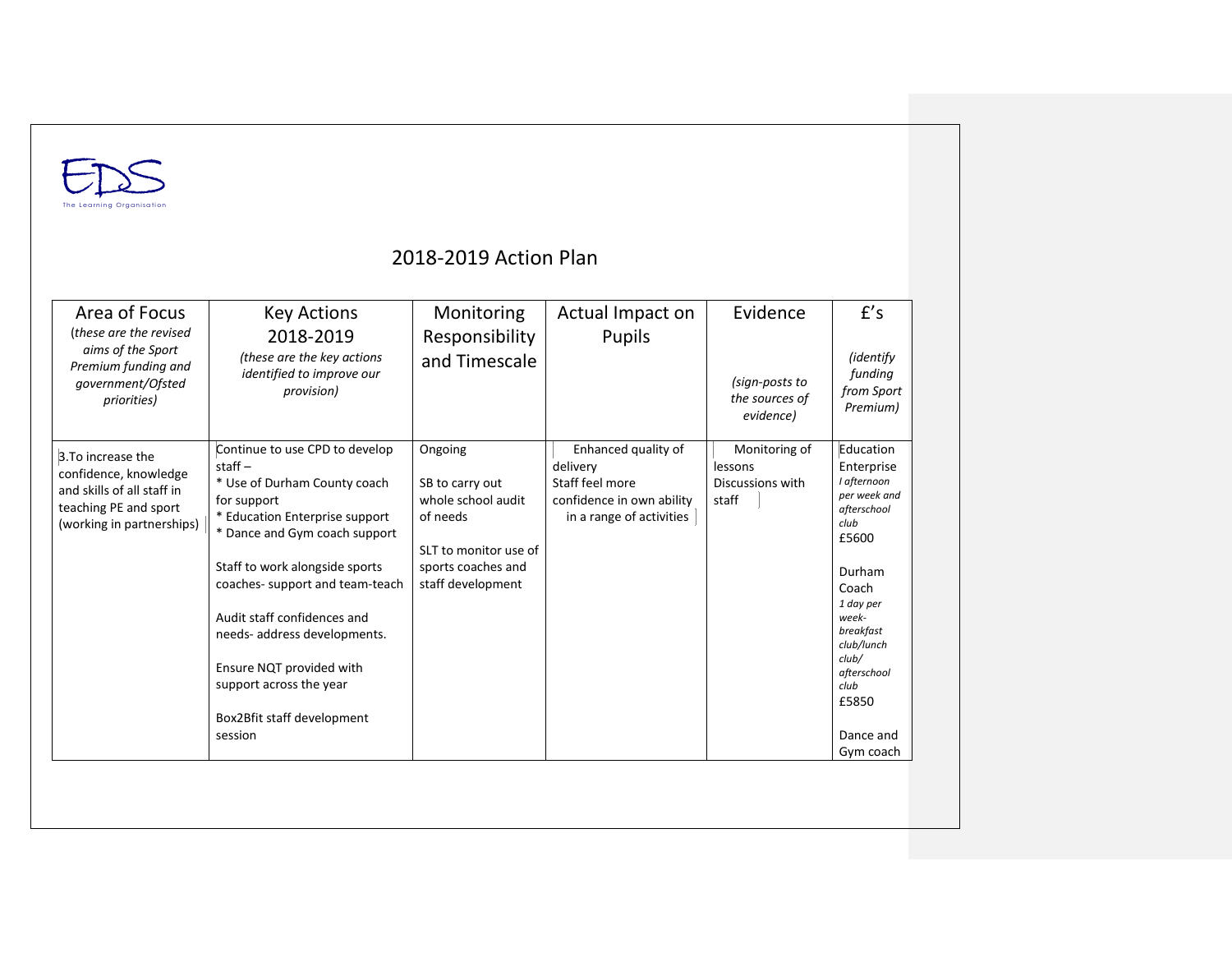|                                                                                                                                               | CPD courses for Subject leader<br>and staff as appropriate to need.                                                                                                                                                                                                 |                                                                                      |                                                                                                                                                                                                          |                                                                              | 1 afternoon<br>per week and<br>afterschool<br>club<br>£1700  |
|-----------------------------------------------------------------------------------------------------------------------------------------------|---------------------------------------------------------------------------------------------------------------------------------------------------------------------------------------------------------------------------------------------------------------------|--------------------------------------------------------------------------------------|----------------------------------------------------------------------------------------------------------------------------------------------------------------------------------------------------------|------------------------------------------------------------------------------|--------------------------------------------------------------|
| 5. Increased participation<br>in competitive sport<br>(Participation & success /<br>intra and interschool)                                    | Continue to fund transport to<br>festivals and competitions<br>Range of activities<br>Enhancement of curriculum                                                                                                                                                     | Staff attendance at<br>festival<br>SB to monitor<br>register of pupils<br>attendance | As transport funded,<br>more children able to<br>attend.<br>Increased school-<br>community links<br>Improved behaviour and<br>attendance<br>Sports coaches/ athletes<br>motivate and inspire<br>children | Pupil voice<br>Registers<br>School newsletters                               | £800                                                         |
| 2. PE and sport being<br>used a s a tool for whole<br>schoole improvement<br>(other subjects / inclusive<br>curriculum / SMSC /<br>Behaviour) | To plan Healthy pack lunch<br>project<br>Sports and health crew to<br>encourage participation<br>30 minutes activity daily - in class<br>activity- super movers<br>Purchase of skipping ropes used<br>for short activity sessions -<br>developing skill and stamina | SB and SLT                                                                           | Pack lunch support/ideas<br>Participation and<br>enjoyment                                                                                                                                               | Pupil voice<br>School newsletters<br>Monitoring of<br>participation          | Cost of<br>skipping<br>ropes<br>£840                         |
| 5. Increased participation<br>in competitive sport<br>(Participation & success /<br>intra and interschool)                                    | Continue to Increase the amount<br>of intra-schools sports offered to<br>all children - inclusive.<br>Continue to ensure our gifted and<br>talented children across the                                                                                             | <b>SB</b>                                                                            | Develop confidence<br>Increase participation<br>Activities for all to take<br>part in.                                                                                                                   | Pupil voice<br><b>Newsletters</b><br>Class diaries<br>Evidence on<br>website | <b>Resources</b><br>needed for<br>set up of<br>comps<br>£200 |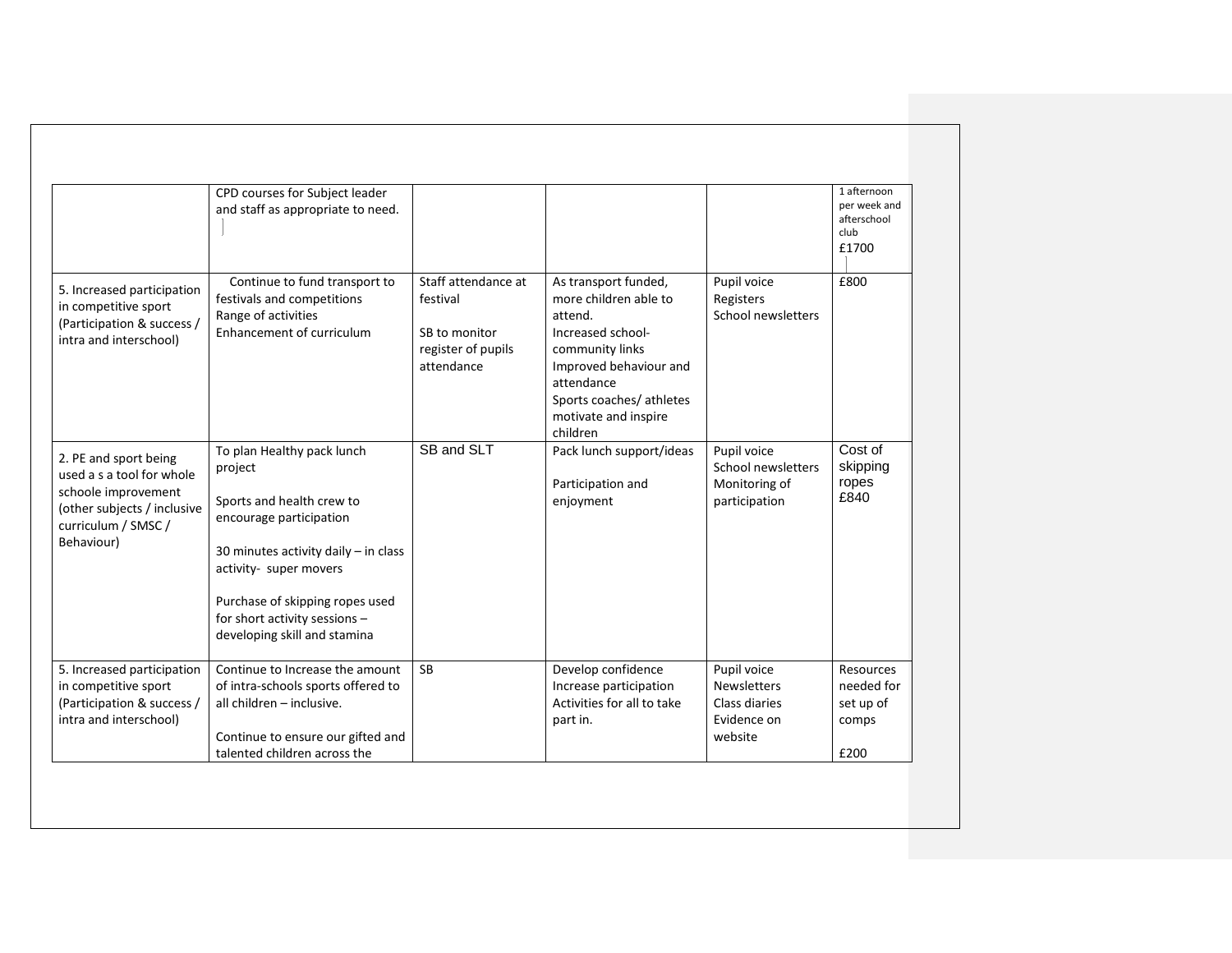|                                                                                                                                                         | school are able to access<br>competitive sports.                                                                                                                                                                                                                                      |           |                                                                                                                                                                                                                                                                                      |                                                                                                      |                                                                                                                                                                                                                                 |
|---------------------------------------------------------------------------------------------------------------------------------------------------------|---------------------------------------------------------------------------------------------------------------------------------------------------------------------------------------------------------------------------------------------------------------------------------------|-----------|--------------------------------------------------------------------------------------------------------------------------------------------------------------------------------------------------------------------------------------------------------------------------------------|------------------------------------------------------------------------------------------------------|---------------------------------------------------------------------------------------------------------------------------------------------------------------------------------------------------------------------------------|
| 1. Engagement of all<br>pupils in regular physical<br>activity; kick-starting<br>healthy active lifestyles<br>(Wellbeing)                               | Continue to provide a wide range<br>of afterschool clubs for all age<br>groups<br>Lunchtime leadership sessions<br>lead by Y6<br>Lunchtime club lead by coach<br>aimed at area of need<br>School-club links                                                                           | <b>SB</b> | Children from all age<br>groups participating<br>regularly<br>Continue to develop and<br>advertise school club links<br>signposting children.<br>Offering a range of clubs<br>and encouraging children<br>to participate                                                             | Registers<br>Children attending<br>from target year<br>groups<br>References to club<br>links evident | <b>New</b><br>resources<br>needed for<br>leadership<br>$- Y6$<br>children to<br>audit need<br>£250<br>% of funding<br>allocated for<br>coaches is<br>also aimed at<br>their leading<br>оf<br>afterschool/<br>lunchtime<br>clubs |
| 4. Broader experience of<br>a range of sports and<br>activities offered to all<br>pupils (partners /<br>curriculum PE / extra-<br>curricular provision) | Increase children's stamina and<br>fitness levels<br>New extra-curricular activities<br>offered afterschool<br>Leadership Year 6<br>Look in to Sports for schools -<br>athlete in school - as previously<br>provided in school - positive<br>impact<br>Box2Bfit sessions whole school | <b>SB</b> | Increased fitness levels<br>and children's stamina<br>noticed by teachers in<br>other PE lessons.<br>Enjoyment for all.<br>Increased participation in<br>after school clubs.<br>Children taking<br>responsibility for leading<br>others - building<br>confidence and<br>independence | Monitoring of<br>lessons.<br>Discussions with<br>pupils                                              | £550<br>Box2 Bfit<br>day<br>£380                                                                                                                                                                                                |